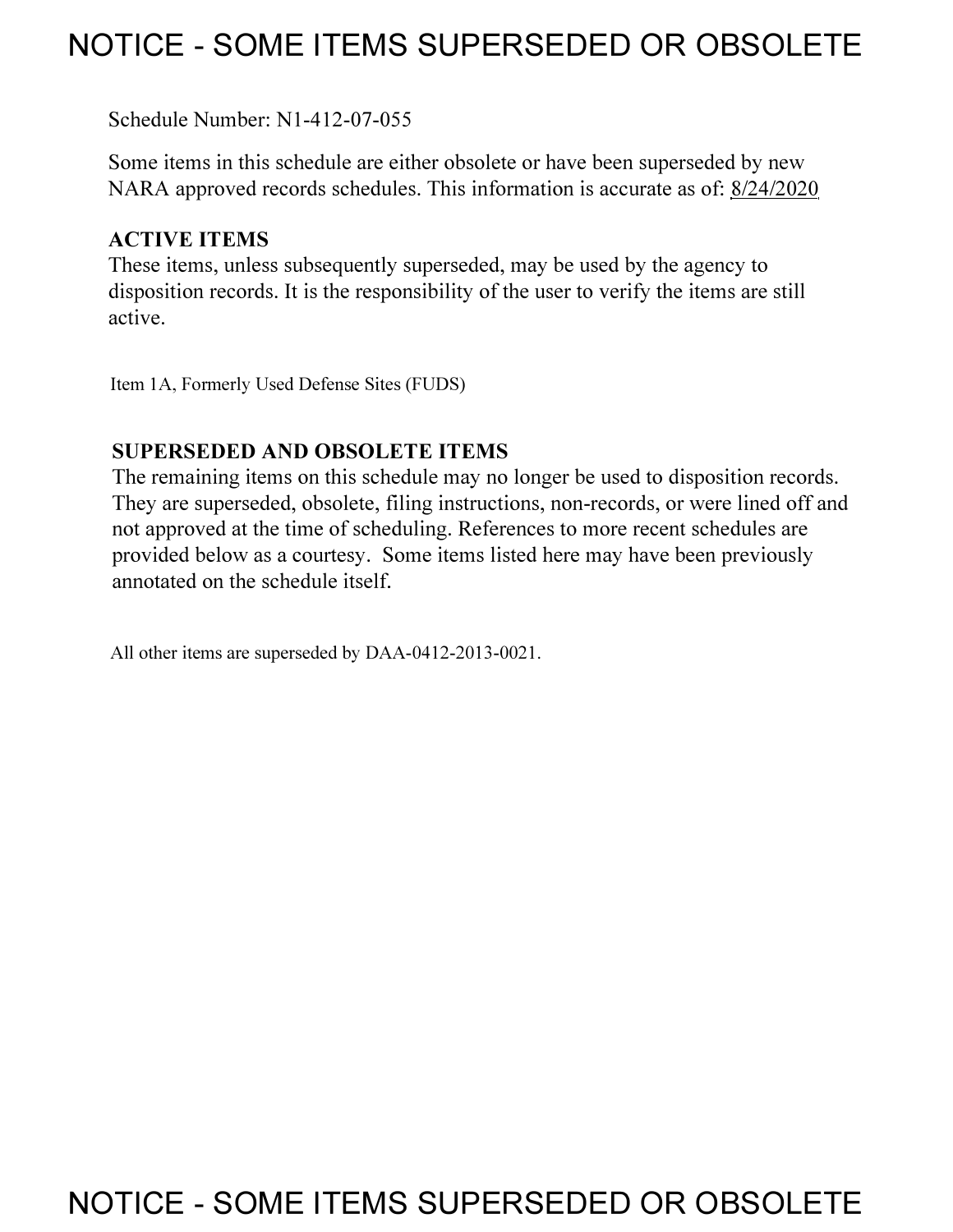|                                                        | <b>REQUEST FOR RECORDS DISPOSITION AUTHORITY</b>                                                                          |                     |              | JOB NUMBER                                                                                                                                                                                              |                                |  |
|--------------------------------------------------------|---------------------------------------------------------------------------------------------------------------------------|---------------------|--------------|---------------------------------------------------------------------------------------------------------------------------------------------------------------------------------------------------------|--------------------------------|--|
| To: NATIONAL ARCHIVES and RECORDS ADMINISTRATION (NIR) |                                                                                                                           |                     |              | $412 - 07 - 5$<br><b>DATE RECEIVED</b>                                                                                                                                                                  |                                |  |
| WASHINGTON, DC 20408                                   |                                                                                                                           |                     |              |                                                                                                                                                                                                         |                                |  |
| 1. FROM (Agency or establishment)                      |                                                                                                                           |                     |              | <b>NOTIFICATION TO AGENCY</b>                                                                                                                                                                           |                                |  |
|                                                        | U.S. Environmental Protection Agency                                                                                      |                     |              |                                                                                                                                                                                                         |                                |  |
|                                                        | 2. MAJOR SUBDIVISION                                                                                                      |                     |              |                                                                                                                                                                                                         |                                |  |
| <b>OSWER</b>                                           |                                                                                                                           |                     |              | In accordance with the provisions of 44 U.S.C.<br>3303a,<br>the<br>disposition request,<br>including<br>amendments, is approved except for items that may<br>marked Adisposition not approved≅ or<br>be |                                |  |
| 3. MINOR SUBDIVISION                                   |                                                                                                                           |                     |              |                                                                                                                                                                                                         |                                |  |
|                                                        | Agency-wide, Headquarters, Regions                                                                                        |                     |              |                                                                                                                                                                                                         | Awithdrawn= in column 10.      |  |
| 4. NAME OF PERSON WITH WHOM TO CONFER                  |                                                                                                                           | 5. TELEPHONE        |              | <b>DATE</b>                                                                                                                                                                                             | ARCHIVIST OF THE UNITED STATES |  |
|                                                        | John B. Ellis                                                                                                             | 202-566-1643        |              | 311708                                                                                                                                                                                                  |                                |  |
| <b>DATE</b>                                            | GAO manual for Guidance of Federal Agencies,<br>is not required;<br>is attached; or<br>SIGNATURE OF AGENCY REPRESENTATIVE | has been requested. | <b>TITLE</b> |                                                                                                                                                                                                         |                                |  |
| John B. Ellis                                          |                                                                                                                           |                     |              | <b>Agency Records Officer</b>                                                                                                                                                                           |                                |  |
| 7. Item<br>No.                                         | 8. DESCRIPTION OF ITEM AND PROPOSED DISPOSITION                                                                           |                     |              | 9. GRS OR SUPERSEDED<br><b>10. ACTION TAKEN</b><br>(NARA USE ONLY)<br><b>JOB CITATION</b>                                                                                                               |                                |  |
|                                                        | EPA 015 Formerly Used Defense Sites (FUDS)                                                                                |                     |              | N1-412-04-3                                                                                                                                                                                             |                                |  |
|                                                        |                                                                                                                           |                     |              |                                                                                                                                                                                                         |                                |  |
| 2.                                                     | EPA 044 Risk Management Plan (RMP)<br><b>Implementation Records</b>                                                       |                     |              |                                                                                                                                                                                                         | N1-412-05-3                    |  |
| 3.                                                     | EPA 048 EPCRA Trade Secret Files                                                                                          |                     |              |                                                                                                                                                                                                         | N1-412-05-3                    |  |
| 4.                                                     | EPA 201 RCRA Solid Waste Management Plans                                                                                 |                     |              |                                                                                                                                                                                                         | N1-412-85-18/22                |  |
| 5.                                                     | EPA 215 Underground Storage Tanks Site<br><b>And Facility Files</b>                                                       |                     |              |                                                                                                                                                                                                         | N1-412-94-4/9                  |  |
|                                                        |                                                                                                                           |                     |              |                                                                                                                                                                                                         |                                |  |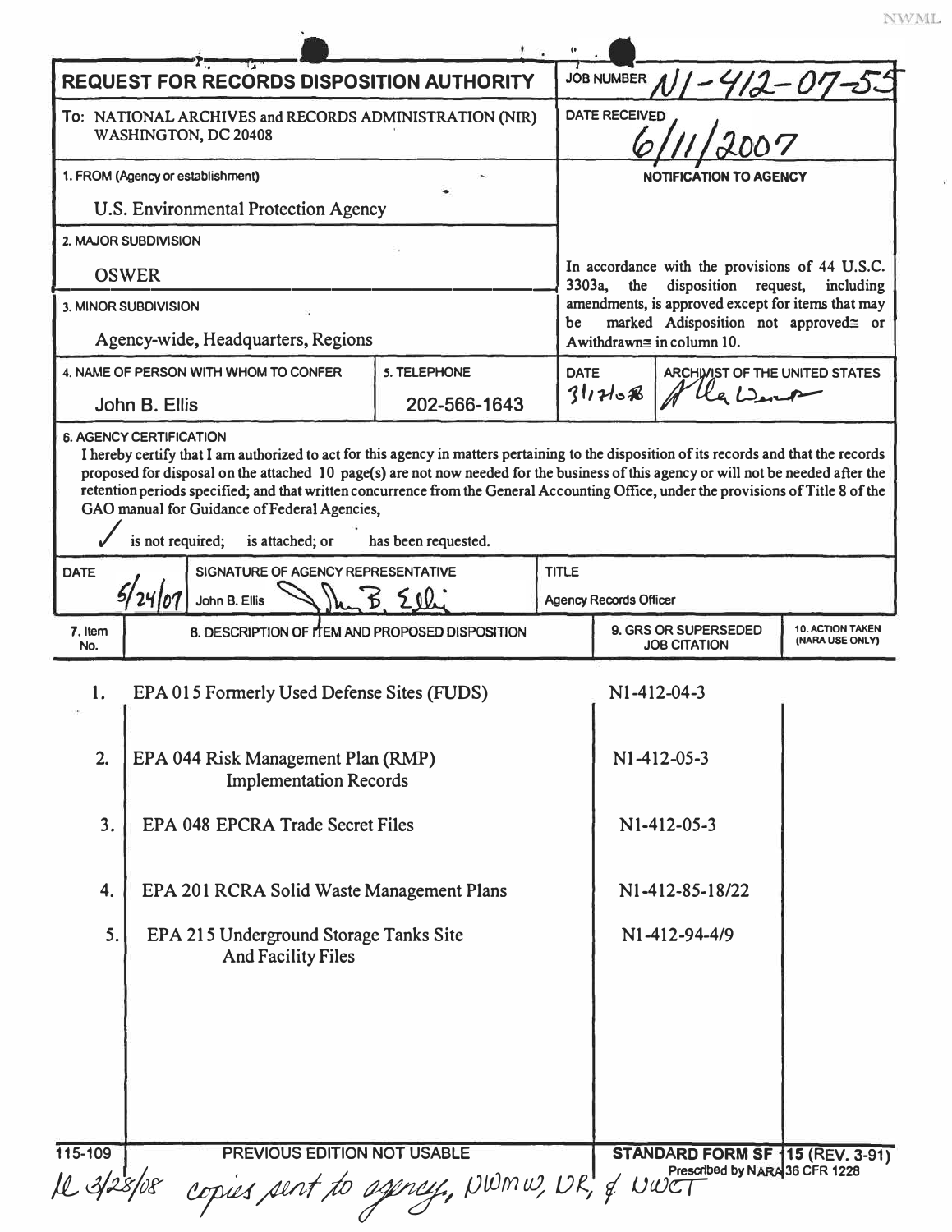## **EPA Records Schedule 015**

**Status:** Development, 04/27/2007

•  $\mathbb{Z}$  ,  $\mathbb{P}_k$ 

**Title:** Formerly Used Defense Sites (FUDS)

**Program:** Superfund

**Applicability:** Agency-wide

**Function:** 108-024-01-03 - Federal Facilities Restoration

#### **NARA Disposal Authority:**

This schedule authorizes the disposition of the record copy in any media (media neutral). Records designated for permanent retention must be transferred to the National Archives in accordance with NARA standards at the time of transfer.

• Pending

#### **Description:**

Includes documents related to investigation and clean up activities of hazardous waste at formerly used defense sites (FUDS), also known as the Formerly Utilized Sites Remedial Action Program, carried out by the Anny Corps of Engineers, in cooperation with EPA. Documentation may include sampling and assessment of contaminated areas, characterization of site conditions, determination of the nature and extent of contamination, selection of response actions, cleanup and closeout of sites, and correspondence with EPA, other federal, or state agencies.

#### **Disposition Instructions:**

**Item a:** Record copy

**e** Disposable **Lett** 

- Close inactive records when EPA concurs with notification of no further action from Corps of Engineers.
- Destroy 20 years after file closure.

#### **Item** b: (Reserved)

#### **Guidance:**

Records for FUDS placed on the National Priorities List (NPL) become part of the remedial site file and are covered by EPA 014. Records for EPA removal actions are covered by EPA 013. Records for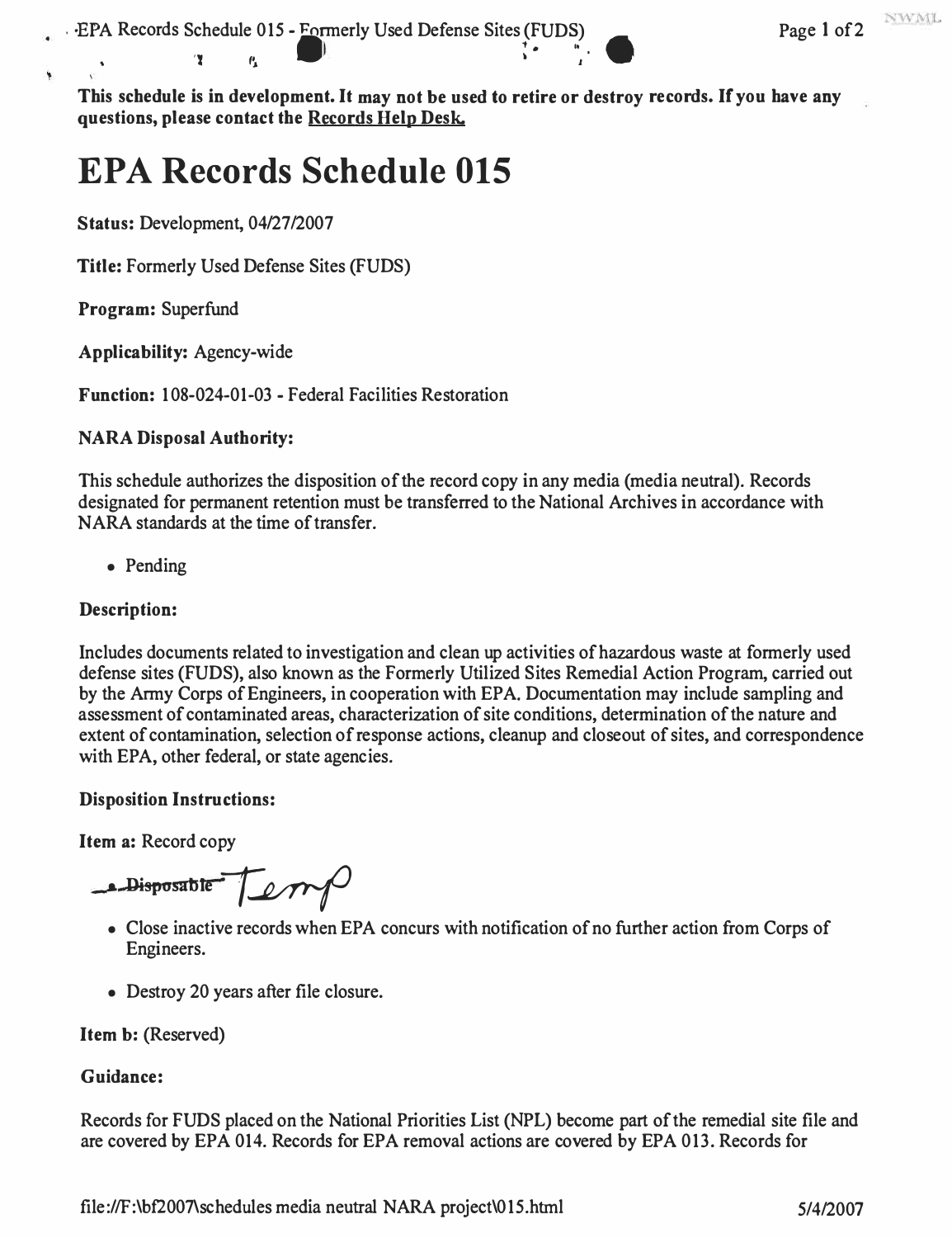Superfund site-specific enforcement actions are covered by EPA 025 and other programs by EPA 207.

If records are for sites on Tribal lands, the EPA office must notify the Agency Records Officer so that the schedule can be revised and resubmitted to **NARA.** 

Specific legal citations include:

 $\bullet$   $\frac{1}{2}$  for  $\frac{1}{2}$ 

- Superfund Amendments and Reauthorization Act of 1986, Section 211
- Comprehensive Environmental Response, Compensation and Liability Act of 1980, as amended, Sections 104 and 106
- Resource Conservation and Recovery Act, as amended, Sections 3008, 3013, 7003, 9003, 9006, 9007
- Safe Drinking Water Act, as amended, Section 1431
- 40 CFR Part 141-146
- 40 CFR Part 271, 281
- 40 CFR Part 300,302
- Executive Order 12580

#### **Reasons for Disposition:**

The disposition instructions have been rewritten as media neutral to allow for maintaining the record copy in EPA's electronic recordkeeping system. The retention is unchanged.

The following items were deleted 08/14/2006:

Item b - Copies on optical disks and CD-ROMs was deleted as nonrecords.

Item c - Electronic copies created with word processing and electronic mail applications was deleted pursuant to NARA Bulletin 2006-04.

#### **Custodians:**

Multiple units

**Related Schedules:** 

EPA 013, EPA 014, EPA 025, EPA 207

#### **Previous NARA Disposal Authority:**

Nl-412-04-3

**Entry:** 06/18/2001

**EPA Approval:** Pending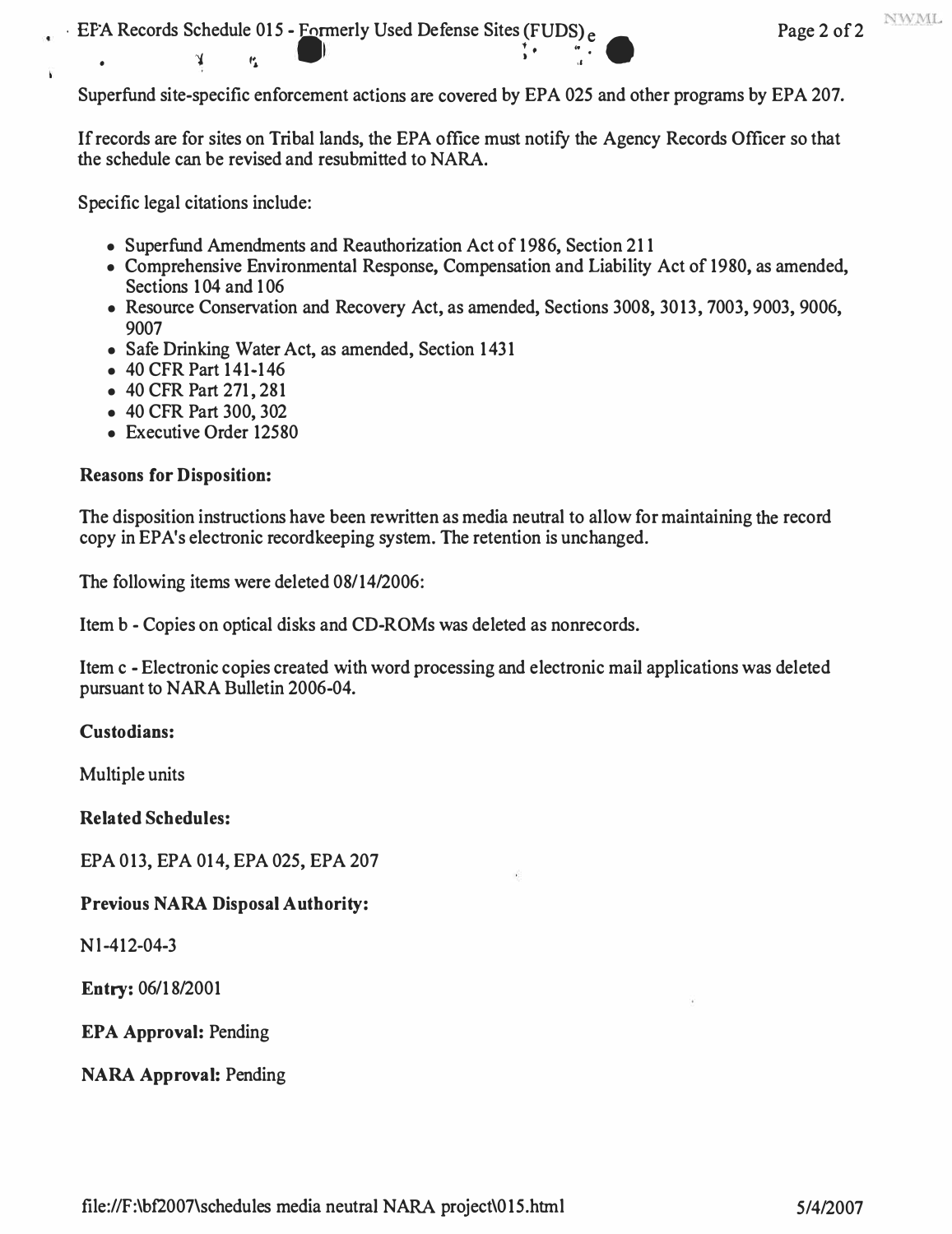**NWML** 

**EPA Records Schedule 044 - Pisk Management Plan (RMP) Implementation Records Page 1 of 2** EFA<sub>C</sub> coolumns Schedule 044 - FISK Management Flatt (KWF) implies<br> $\oint_{\mathbb{R}}$   $\oint_{\mathbb{R}}$   $\oint_{\mathbb{R}}$   $\oint_{\mathbb{R}}$   $\oint_{\mathbb{R}}$ 

**This schedule is in development. It may not be used to retire or destroy records. If you have any questions, please contact the Records Help Desk.** 

## **EPA Records Schedule 044**

**Status: Development, 04/27/2007** 

**Title: Risk Management Plan (RMP) Implementation Records** 

**Program: Emergency Prevention, Preparedness and Response** 

**Applicability: Agency-wide** 

**Function: 104-008-02 - EPA Emergency Preparedness** 

#### **NARA Disposal Authority:**

**This schedule authorizes the disposition of the record copy in any media (media neutral). Records designated for permanent retention must be transferred to the National Archives in accordance with NARA standards at the time of transfer.** 

**• Pending** 

#### **Description:**

**Contains documents relating to implementation of the Clean Air Act, Section 112(r), which requires facilities to develop risk management programs which will prevent and minimize consequences of accidental releases of certain hazardous chemicals that could harm public health and the environment. Facilities submit risk management plans (RMPs) every five years, or more frequently per 40 CFR Part 68. Includes RMPs, facility audit reports, correspondence, and other program implementation documents.** 

#### **Disposition Instructions:**

**Item a: Record copy** 

**• Disp6sable**

- **Close inactive records at end of year.**
- **Destroy 7 years after file closure.**

#### **Guidance:**

**The Office of Solid Waste and Emergency Response (OSWER) at Headquarters (via the reporting center) is responsible for the original, submitted RMPs. But, the implementing agencies (which may include state or local agencies with appropriate delegation) will manage the records related to their implementation of the RMP program. Records related to state authorizations are covered in EPA 204.**  K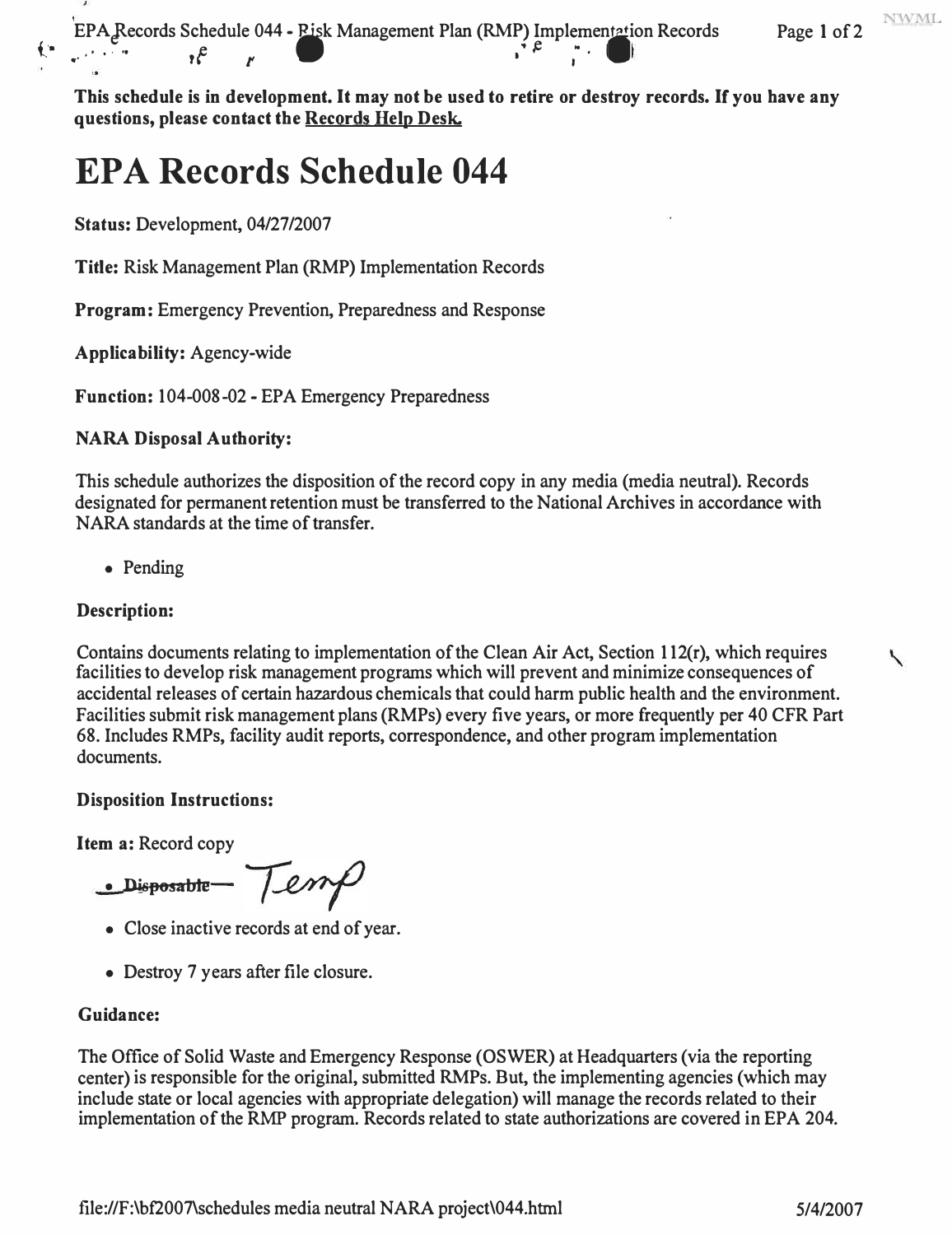EPA Records Schedule 044 - Risk Management Plan (RMP) Implementation Records Page 2 ofe2 � . . - ,. ),<sup>1</sup> t' • I

If no state or local agency is granted delegation, the appropriate EPA regional office will be the implementing agency for that state. Records related to the oversight of the state program are covered in EPAe203.

Compliance files are scheduled as EPA 211 and enforcement actions as EPA 207.

RMP data is entered into the System for Risk Management Plans (SRMP), a suite of electronic systems covered by EPA 047.

Records containing sensitive information (e.g., offsite consequence analysis (OCA) data) must be shredded or otherwise definitively destroyed to protect confidentiality.

Specific legal citations include, but are not limited to:

- Clean Air Act, as amended, Section 112(r)
- 40 CFR Part 68
- Chemical Safety Information, Site Security and Fuels Regulatory Relief Act (Amendment to the Clean Air Act)
- 40 CFR Part 1400

### **Reasons for Disposition:**

The disposition instructions have been rewritten as media neutral to allow for maintaining the record copy in EP A's electronic recordkeeping system. The retention has not changed.

Item b for electronic copies created with word processing and electronic mail applications was deleted 08/15/2006 pursuant to NARA Bulletin 2006-04.

## **Custodians:**

Office of Solid Waste and Emergency Response, Office of Emergency Prevention, Preparedness and Response

- **Contact:** Dorothy McManus
- **Telephone:** 202-564-8606

## **Related Schedules:**

EPA 047, EPA 203, EPA 204, EPA 207, EPA 211

## **Previous NARA Disposal Authority:**

Nl-412-05-3

Entry: 08/09/1999

**EPA Approval:** Pending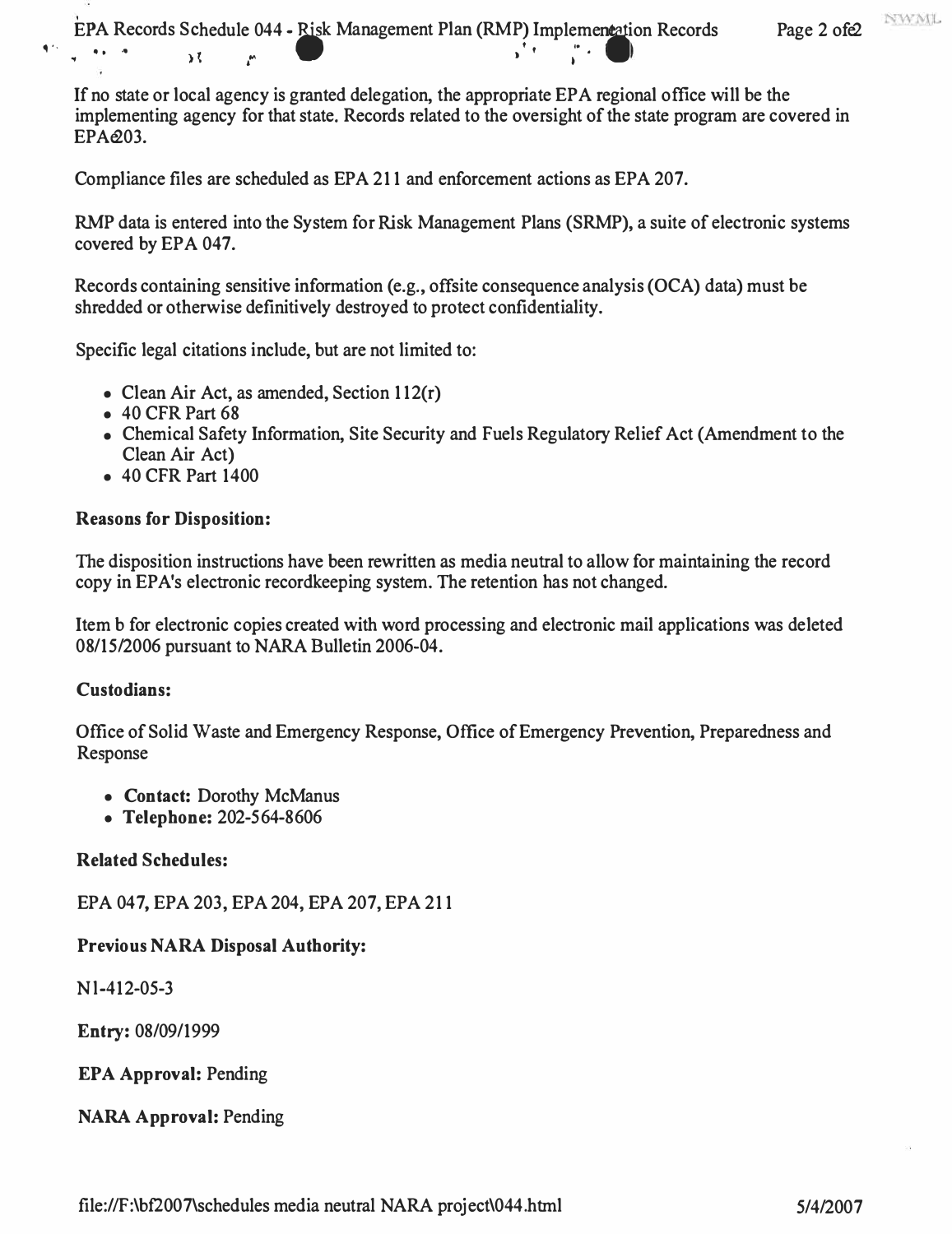**',,** 

# **EPA Records Schedule 048**

**Status: Development, 04/27/2007** 

**Title: EPCRA Trade Secret Files** 

**Program: Superfund** 

**Applicability: Headquarters** 

**Function: 104-008-02 - EPA Emergency Preparedness** 

#### **NARA Disposal Authority:**

**This schedule authorizes the disposition of the record copy in any media (media neutral). Records designated for permanent retention must be transferred to the National Archives in accordance with NARA standards at the time of transfer.** 

**• Pending** 

#### **Description:**

**Contains documents relating to the requirement for submission of information to state and local governments on the presence, inventory and storage of chemical substances by facilities under Sections 303, 311 and 312 of Title III of the Superfund Amendments and Reauthorization Act (SARA) of 1986, the Emergency Planning and Community Right-To-Know Act (EPCRA). Information collected includes trade secret claims submitted to EPA under Section 322 of SARA Title III and includes information collected relating to the accuracy of a claim of trade secret for the identity of substances reported under Sections 303, 311 and 312. Includes chemical identity, substantiation of trade secret eligibility, and other information on the chemical for which trade secret protection is being claimed.** 

#### **Disposition Instructions:**

**Item a: Record copy** 

**a** Disposable - **e** m/

- **Close inactive records at end of year.**
- **Destroy 20 years after file closure.**

## **Guidance:**

**Toxic substances files maintained in EPA regional offices are covered in EPA 227 and files related to state oversight in EPA 203. The Toxic Release Inventory System (TRI ) is scheduled as EPA 153.**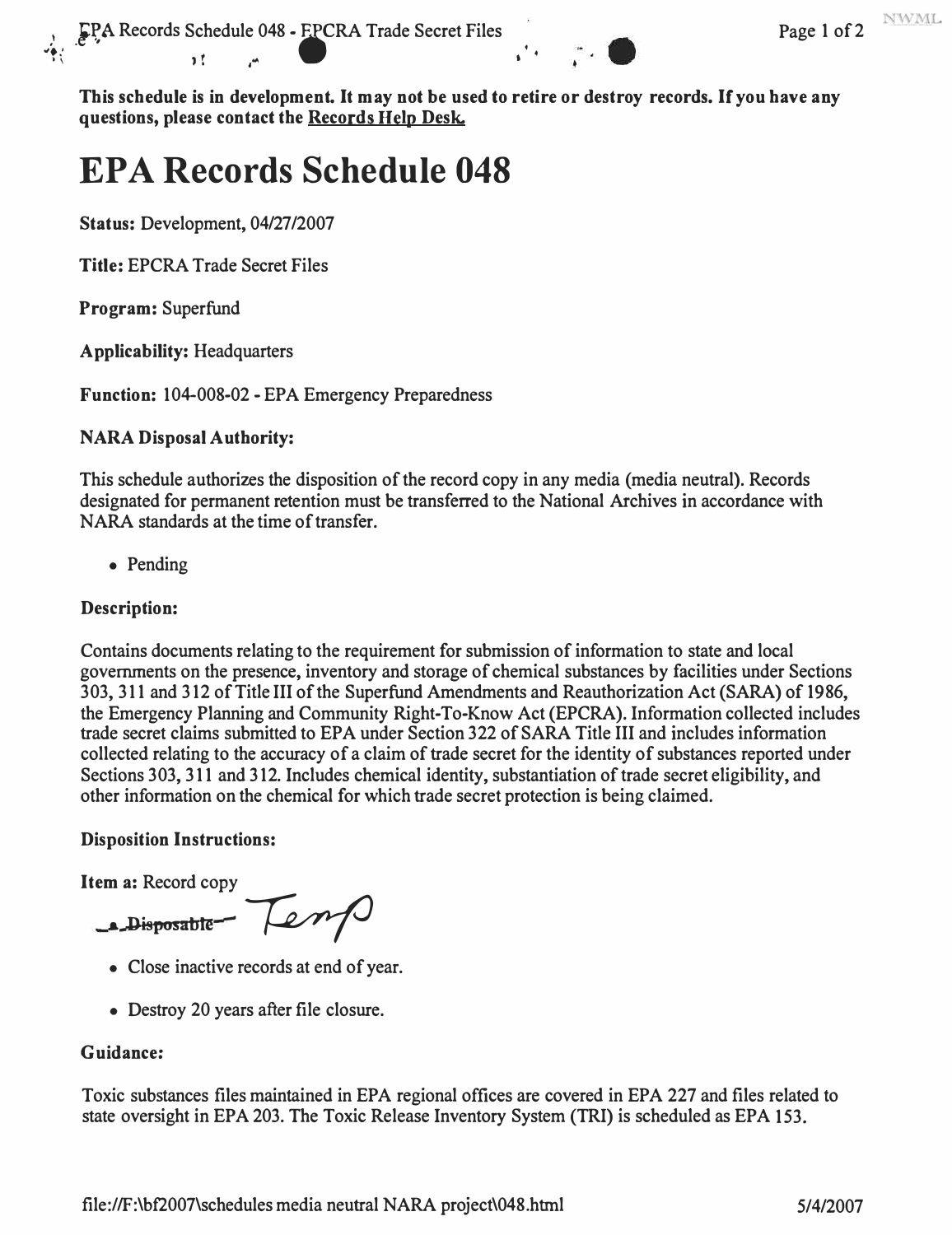Records containing sensitive information must be shredded or otherwise definitively destroyed to protect confidentiality.

Records received in the office are for the preceding calendar year. Retire files in sealed boxes. Retrieve only whole boxes. Access is limited to EPA employees or authorized EPA contractors.

Legal citations include:

- SARA, Title III, Emergency Planning and Community Right-To-Know Act, Sections 303, 311 and 312
- 40 CFR Part 372

#### **Reasons for Disposition:**

The disposition instructions have been rewritten as media neutral to allow for maintaining the record copy in EPA's electronic record eeping system. The retention has not changed.

The schedule title was changed from Trade Secret Files Under Emergency Planning and Community Right-To-Know Act for Sections 303,311 and 312 in the 02/12/2007 version.

Item b for electronic copies created with word processing and electronic mail applications was deleted 08/15/2006 pursuant to NARA Bulletin 2006-04.

#### **Custodians:**

Office of Solid Waste and Emergency Response, Emergency Prevention, Preparedness and Response

- **Contact:** Dorothy McManus
- **Telephone:** 202-564-8606

#### **Related Schedules:**

EPA 153, EPA 203, EPA 227

#### **Previous NARA Disposal Authority:**

Nl-412-05-3

**Entry:** 02/05/1995

**EPA Approval:** Pending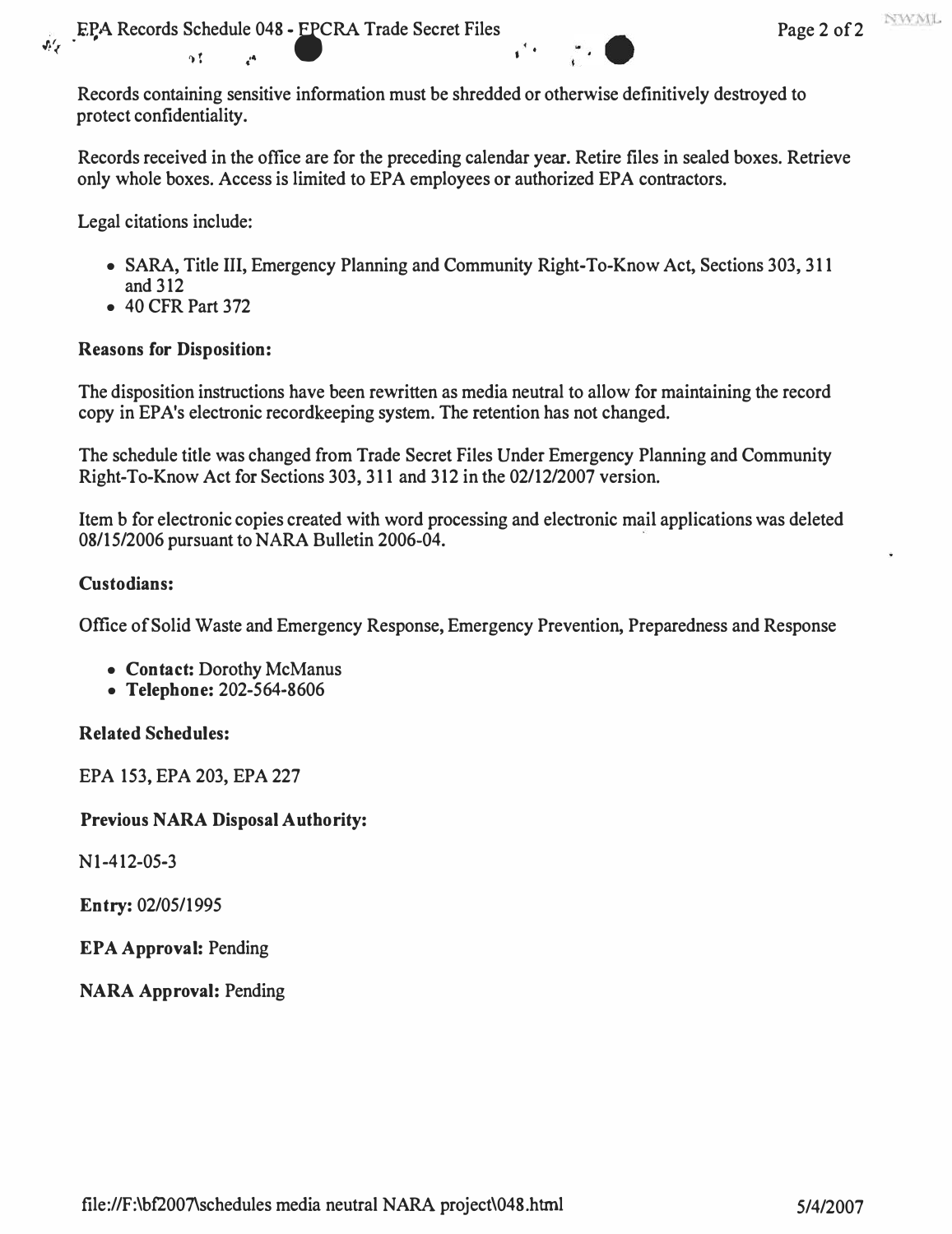# **EPA Records Schedule 201**

**Status:** Development, 04/27/2007

**Title:** RCRA Solid Waste Management Plans

**Program:** RCRA

**Applicability:** Agency-wide

**Function:** 108-025-05 - Manage Risks from Wastes

#### **NARA Disposal Authority:**

This schedule authorizes the disposition of the record copy in any media (media neutral). Records designated for permanent retention must be transferred to the National Archives in accordance with NARA standards at the time of transfer.

• Pending

#### **Description:**

Includes records that document the process for approving state and municipal plans which address all solid waste with potential adverse effects on health or the environment or opportunity for resource conservation or resource recovery. Records consist of a copy of the proposed state and municipal plan, capacity assurance plans, review and evaluation of the plan, correspondence between states and EPA, public notices and comments, plan revisions, and other related records.

#### **Disposition Instructions:**

**Item a:** Record copy

**the Disposable Lemple** 

- Close inactive records when plan is revised or discontinued.
- Destroy 5 years after file closure.

## **Guidance:**

The record copy is held by the headquarters or regional office responsible for approval of the plans. This responsibility varies according to the status of state authorization, but for most states, approval is the responsibility of the regional office. Draft documents may be destroyed by program offices after approval of the final plan. On-site reference sets of these documents may be maintained by offices other than the office of responsibility to support on-going program activities. All other informational and review copies can be destroyed when superseded or no longer needed.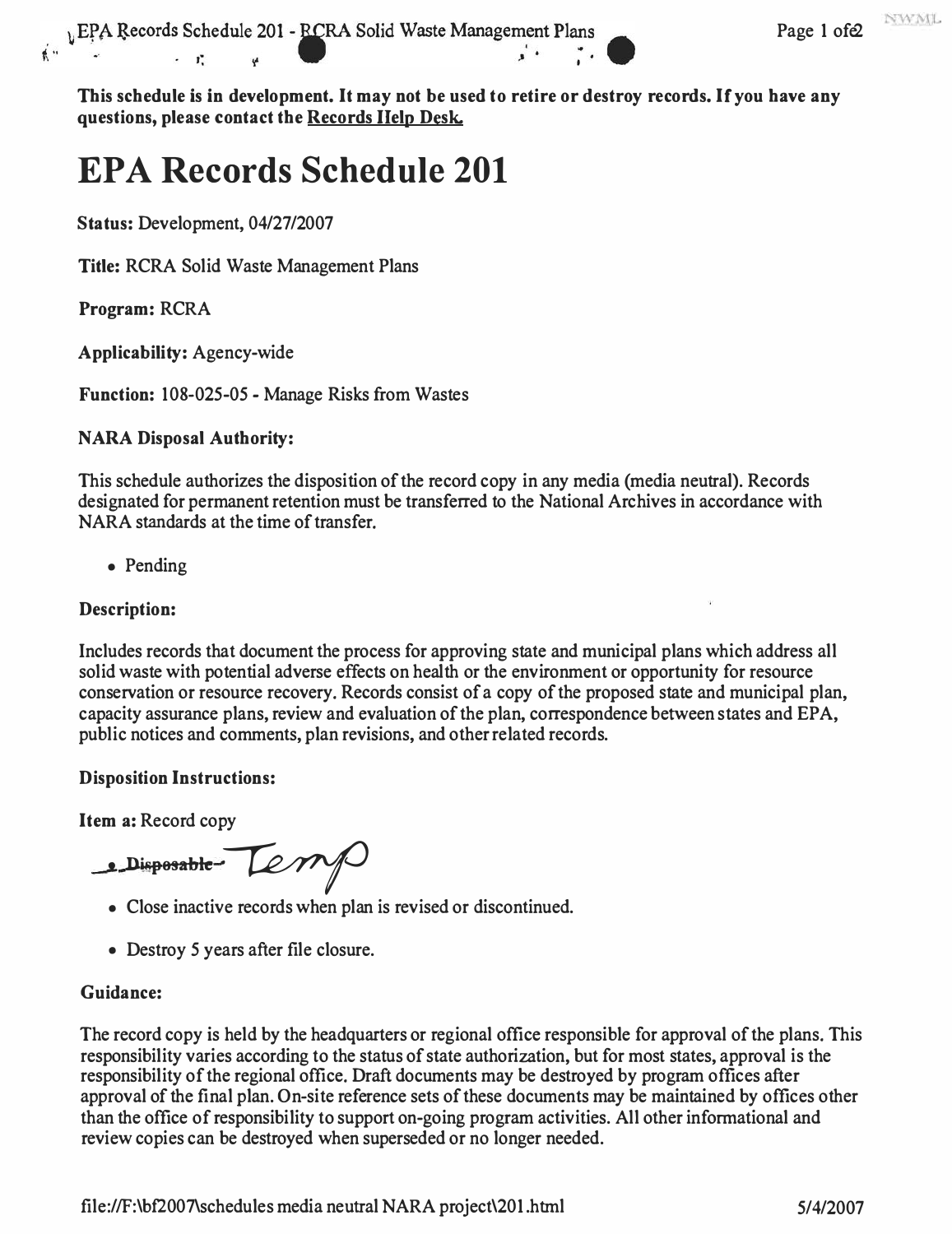**Records related to state authorizations are scheduled as EPA 204 and records related to oversight of state programs are scheduled as EPA 203.** 

#### **Reasons for Disposition:**

The disposition instructions were rewritten to allow for maintaining the record copy in EPA's electronic **recordkeeping system. The retention has not changed.** 

**Item b for electronic copies created with word processing and electronic mail applications was deleted 08/16/2006 pursuant to NARA Bulletin 2006-04.** 

#### **Custodians:**

**Multiple units** 

#### **Related Schedules:**

**EPA 203, EPA 204** 

#### **Previous NARA Disposal Authority:**

**NCl-412-85-7/5, NCl-412-85-18/22** 

**Entry: 02/20/1992** 

**EPA Approval: Pending**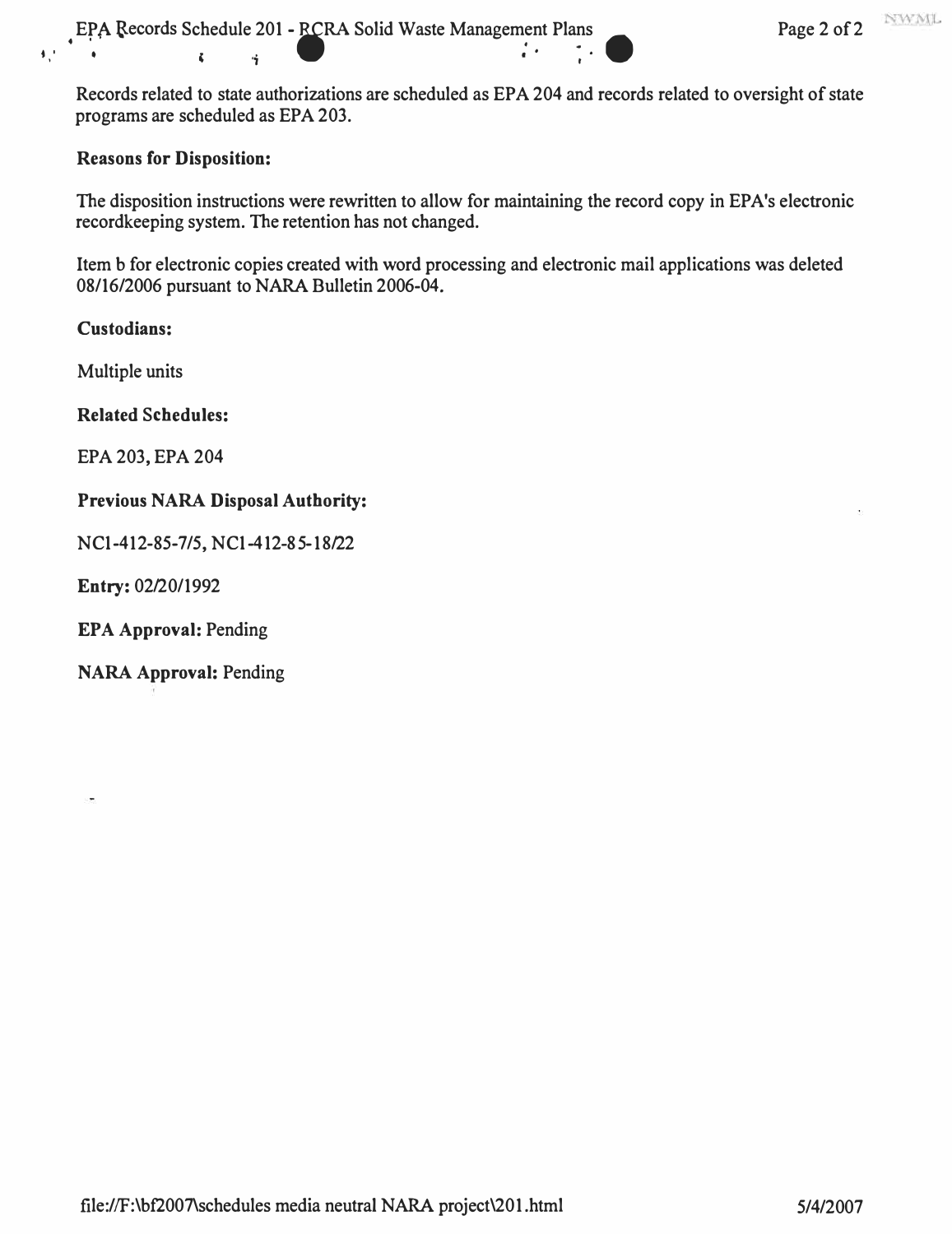## **EPA Records Schedule 215**

**Status: Development, 04/27/2007** 

**Title: Underground Storage Tanks Site and Facility Files** 

**Program: Underground Storage Tanks** 

**Applicability: Regions** 

**Function: 108-025-04 - Manage Risks from Underground Tanks** 

#### **NARA Disposal Authority:**

**This schedule authorizes the disposition of the record copy in any media (media neutral). Records designated for permanent retention must be transferred to the National Archives in accordance with NARA standards at the time of transfer.** 

**• Pending** 

#### **Description:**

Contains records that document the management of the underground storage tank (UST) program. **Includes release reports, site characterization reports, financial assurance, evaluations, information requests, and inspection and sampling reports.** 

#### **Disposition Instructions:**

**Item a: Record copy** 

 $\bullet$  Disposable  $\rightarrow$   $\rightarrow$   $\rightarrow$   $\rightarrow$   $\rightarrow$ 

- **Close inactive records at end of year.**
- **Destroy 10 years after file closure.**

**Item b: (Reserved)** 

**Item c: (Reserved)** 

#### **Guidance:**

**If authorized states maintain records for retention periods identified above, the program office may decide to review the records in the state offices rather than maintain copies in regional offices, and destroy the copies it receives. If recordkeeping requirements (e.g., what records to keep and how long to keep them) for authorized states are not covered in EPA's regulations, the requirements should be**